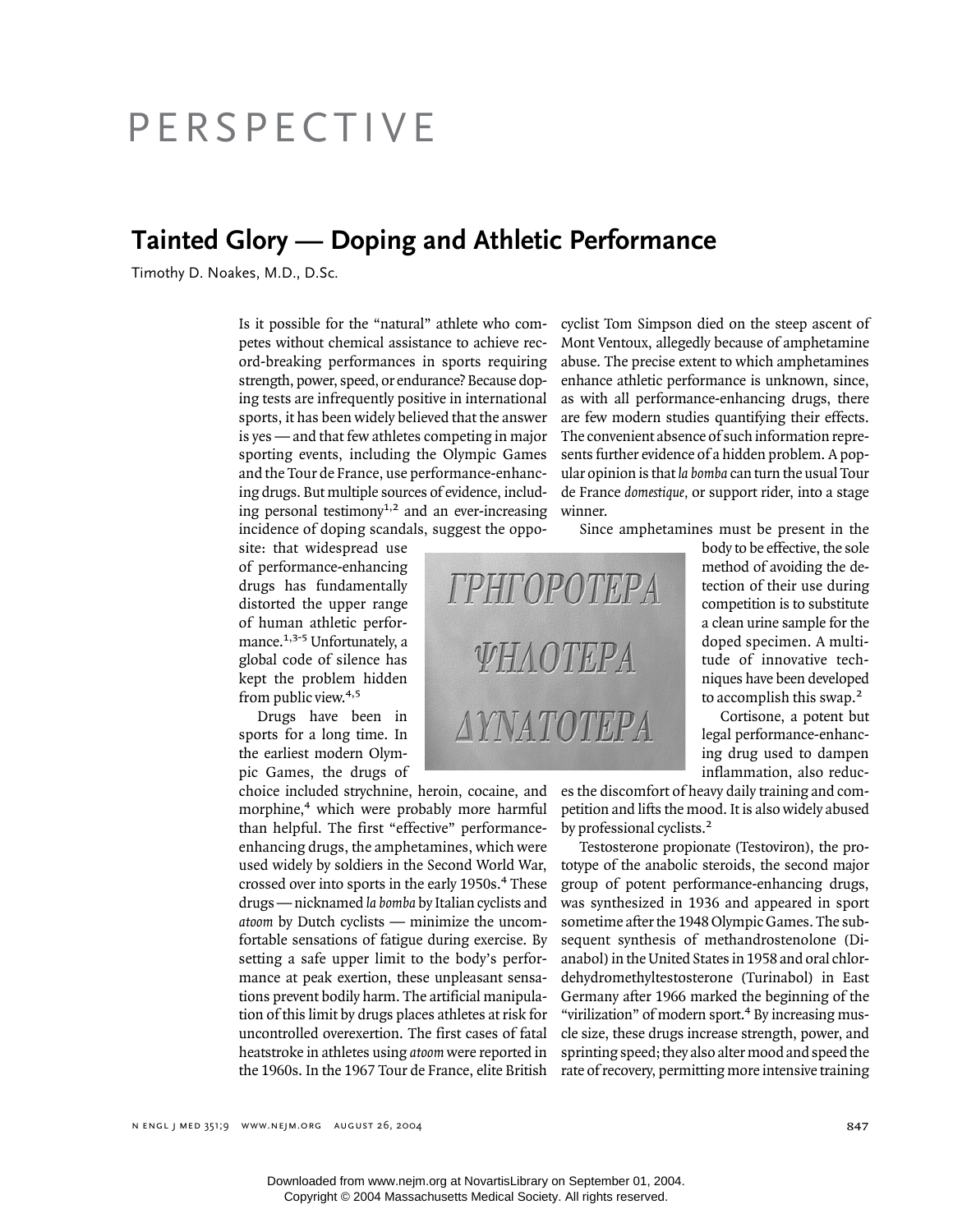

and hence superior training adaptation. For maximal effect, anabolic steroids are used in combination with other hormones that have similar activity, including insulin, growth hormone, and insulinlike growth factor. They have multiple side effects, some of which are serious, including premature death. The true extent of the use of performanceenhancing drugs is uncertain for a variety of reasons: athletes avoid detection by using scheduled testing for illicit drugs to plan their drug use<sup> $1,3,5$ </sup>; those conducting "out-of-competition" testing of athletes may intentionally avoid testing known drug users<sup>1,3,5</sup>; hormones such as testosterone and insulin are initially undetectable, since they are so similar to the naturally produced substances, and designer drugs such as tetrahydrogestrinone (THG) are initially developed specifically to elude detection by all the current testing protocols; and positive tests are often not reported, and even proven drug users are generally not prosecuted.<sup>1-5</sup>

The exact magnitude of benefit from the use of combined anabolic agents is unknown. Previously secret East German records indicate that anabolic steroids alone reduce 100-m sprinting time by as much as 0.7 second and improve performance in the 400-m, 800-m, and 1500-m running events by 4 to 5, 5 to 10, and 7 to 10 seconds, respectively.<sup>1,3</sup> Equivalent benefits have been found among swimmers.<sup>3</sup> Effects in throwing events are also substantial: a gain of 2.5 to 5 m in the shot put, 6 to 10 m in the hammer throw, 8 to 15 m in the javelin throw, and 10 to 20 m in the discus throw.<sup>1,3</sup> Benefits are greatest in women, since the natural secretion of testosterone in young women is negligible.

The third type of potent performance-enhanc-

ing drug is erythropoietin, the hormone that regulates the red-cell mass. A popular theory holds that performance during high-intensity exercise is limited by the rate of oxygen delivery to the exercising muscles. By increasing the red-cell mass and hence the oxygen-carrying capacity of the blood, erythropoietin should increase performance only during all-out exercise lasting a few minutes. Yet it spectacularly increases performance in events that last anywhere from minutes to hours<sup>2</sup> and in events in which oxygen delivery is not the primary determinant of performance. It therefore seems likely that erythropoietin has another type of action, with effects on the brain that may resemble those of amphetamines, cortisone, and anabolic steroids. Currently, erythropoietin can be detected in the urine for only a few days after the most recent injection, although the related blood changes (in particular, the increase in red-cell mass) last much longer. Indeed, the benefits of even a short course of erythropoietin may last for many weeks.

The dangers of erythropoietin use include sudden death consequent to a fatal reduction in the heart rate, usually at night, and the development of antierythropoietin antibodies, which may cause a paradoxical reduction in the red-cell mass (pure red-cell aplasia). Eighteen young professional cyclists died from unknown causes in the late 1980s, when erythropoietin was first introduced into the world of cycling. Eight additional unexpected deaths of professional cyclists have been reported since January 2003, including that, reportedly from an accidental cocaine overdose, of Marco Pantani, the winner of the 1998 Tour de France who was banned from cycling after testing positive for markers of erythropoietin use while leading the Tour of Italy. The widespread use of performanceenhancing drugs may be associated with an increase in the use of recreational drugs by some of the same athletes.<sup>2</sup>

Performance-enhancing drugs pose a great threat not only to the health of users, but to the moral integrity and hence the continued relevance of modern sport.<sup>4,5</sup> For, when used by fully trained, elite athletes, these drugs can improve performance to a much greater extent than any combination of the most intensive, sophisticated, and costly nonpharmaceutical interventions known to modern sports science.<sup>1-4</sup> Scientifically based training regimens, special diets, and complex physiological and biomechanical measurements during exercise and recovery cannot match the enhancing effects